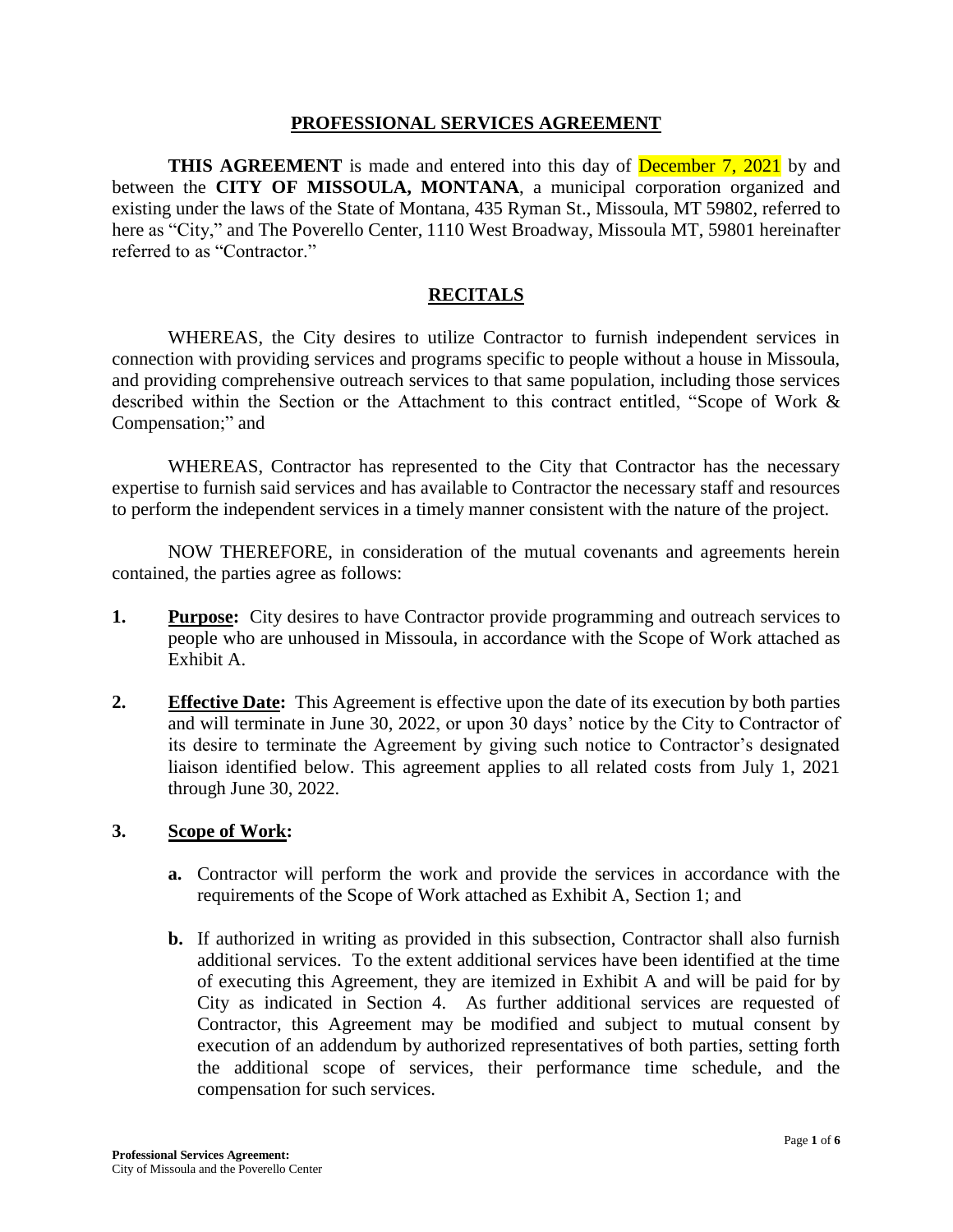### **4. Payment:**

- **a.** City agrees to pay Contractor for services outlined in Exhibit A, Section 1 in accordance with the terms and conditions laid out in Exhibit A, Section 2: Compensation, and Contractor shall be compensated for additional services authorized pursuant to Section 3.b. above, which have not been identified at the time of executing this Agreement as more particularly described in a fully approved and executed addendum to this Agreement. Payment for work beyond that described in Exhibit A or as contained in a fully approved and executed addendum to this Agreement is expressly denied without prior written authorization from City. Such authorization must include signature of the Mayor.
- **b.** Contractor shall submit statements for basic and additional services rendered. City shall pay Contractor within 30 days of receipt of an itemized invoice for the services rendered or shall notify Contractor of any dispute by City concerning the performance of any services and the basis therefore and shall pay Contractor within thirty days for the services not in dispute. If any items are disputed by City, Contractor and representatives of City shall meet and confer regarding the disputed items within ten business days after City notifies Contractor of the services in dispute. City shall pay for any disputed services for which the dispute has been resolved to the satisfaction of the City within thirty days after such resolution.

**5. Independent Contractor Status:** The parties agree that Consultant, is an independent contractor for purposes of this agreement and the parties agree that Consultant is and shall be an independent contractor when performing services pursuant to this agreement. Consultant is not subject to the terms and provisions of the City's personnel policies handbook and may not be considered a City employee for workers' compensation or any other purpose. Consultant is not authorized to represent the City or otherwise bind the City in any dealings between Consultant and any third parties.

Consultant shall comply with the applicable requirements of the Workers' Compensation Act, Title 39, Chapter 71, MCA, and the Occupational Disease Act of Montana, Title 39, Chapter 71, MCA. Consultant shall maintain workers' compensation coverage for all members and employees of Consultant's business, except for those members who are exempted by law.

Consultant shall furnish the City with copies showing one of the following: (1) a binder for workers' compensation coverage by an insurer licensed and authorized to provide workers' compensation insurance in the State of Montana; or (2) proof of exemption from workers' compensation granted by law for independent contractors.

**6. Indemnity and Insurance:** For other than professional services rendered, to the fullest extent permitted by law, Consultant agrees to defend, indemnify, and hold the City harmless against claims, demands, suits, damages, losses, and expenses connected therewith that may be asserted or claimed against, recovered from or suffered by the City by reason of any injury or loss, including but not limited to, personal injury, including bodily injury or death, property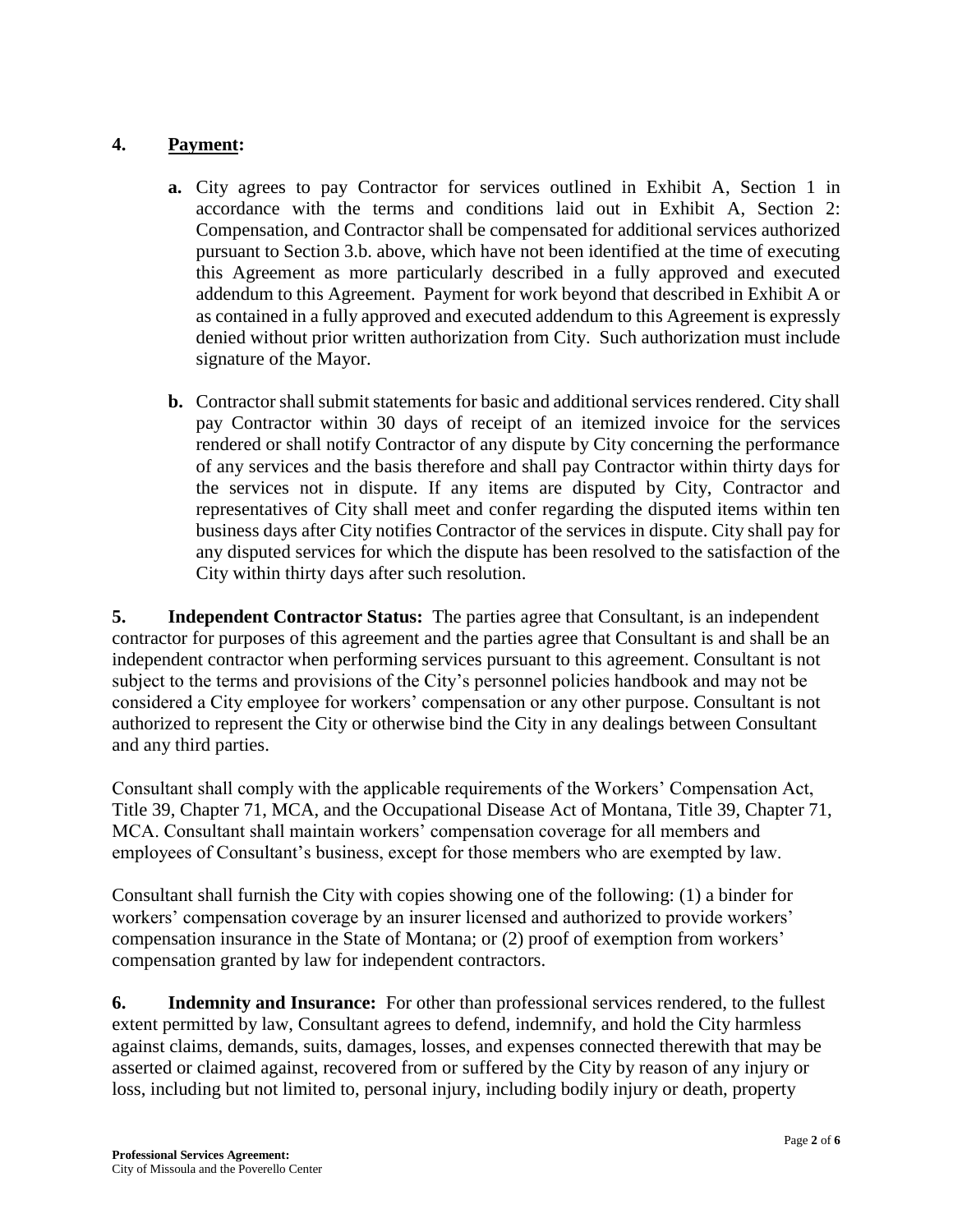damage, occasioned by, growing out of, or in any way arising or resulting from any intentional or negligent act on the part of Consultant or Consultant's agents or employees.

For the professional services rendered, to the fullest extent permitted by law, Consultant agrees to indemnify and hold the City harmless against claims, demands, suits, damages, losses, and expenses, including reasonable defense attorney fees, to the extent caused by the negligence or willful misconduct of the Consultant or Consultant's agents or employees.

For this purpose, Consultant shall provide City with proof of Consultant's liability insurance issued by a reliable company or companies for personal injury and property damage in amounts not less than as follows:

- Workers' Compensation—statutory
- Employers' Liability—\$1,000,000 per occurrence; \$2,000,000 annual aggregate
- Commercial General Liability—\$1,000,000 per occurrence; \$2,000,000 annual aggregate
- Automobile Liability—\$1,000,000 property damage/bodily injury; \$2,000,000 annual aggregate
- Professional Errors and Omissions Liability—\$1,000,000 per claim; \$2,000,000 annual aggregate

City shall be included or named as an additional or named insured on the Commercial General and Automobile Liability policies. The insurance must be in a form suitable to City.

**7. Professional Service:** Consultant agrees that all services and work performed under this agreement will be accomplished in a professional manner, in accordance with the accepted standards of Contractor's profession.

**8. Compliance with Laws:** Consultant agrees to comply with all federal, state and local laws, ordinances, rules and regulations.

**9. Nondiscrimination and Affirmative Action:** Consultant agrees and shall comply with the following Non-Discrimination and Affirmative Action policies:

**NON-DISCRIMINATION.** All hiring shall be on the basis of merit and qualification and there shall be no discrimination in employment on the basis of race, ancestry, color, physical or mental disability, religion, national origin, sex, age, marital or familial status, creed, exoffender status, physical condition, political belief, public assistance status, sexual orientation, or gender identity/expression, except where these criteria are reasonable bona fide occupational qualifications.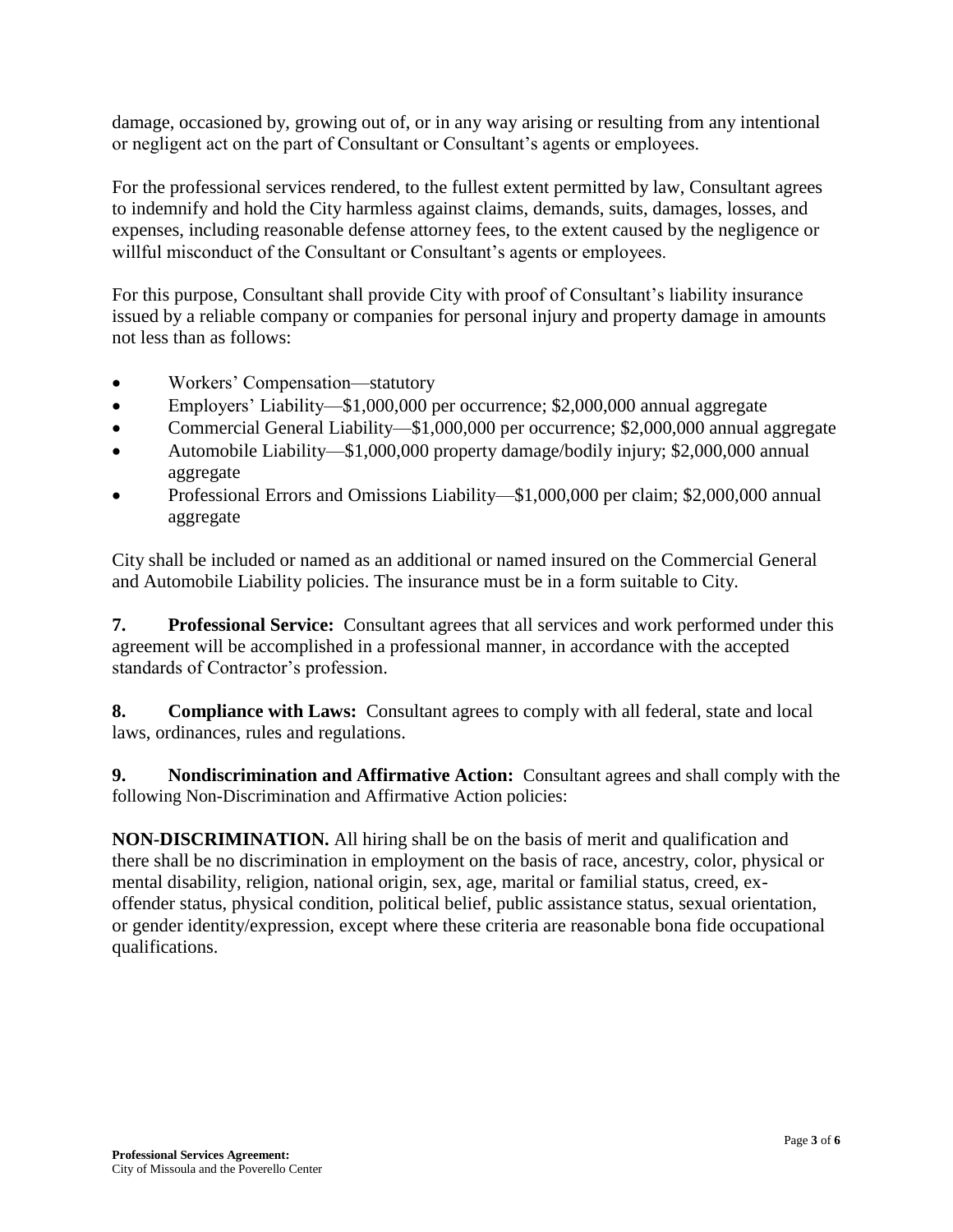**AFFIRMATIVE ACTION POLICY.** Contractors, subcontractors, sub grantees, and other firms doing business with the City of Missoula must be in compliance with the City of Missoula's Affirmative Action Plan, and Title 49 Montana Codes Annotated, entitled "Human Rights" or forfeit the right to continue such business dealings.

# **The City's Affirmative Action Policy Statement is:**

The Mayor of the City of Missoula or the Mayor's designee may adopt an affirmative action plan to provide all persons equal opportunity for employment without regard to race, ancestry, color, handicap, religion, creed, national origin, sex, age, sexual orientation, gender identity or expression, or marital status. In keeping with this commitment, we are assigning to all department heads and their staff the responsibility to actively facilitate equal employment opportunity for all present employees, applicants, and trainees. This responsibility shall include assurance that employment decisions are based on furthering the principle of equal employment opportunity by imposing only valid requirements for employment and assuring that all human resource actions are administered on the basis of job necessity.

Specific responsibility for developing, implementing, monitoring and reporting are assigned to the City Personnel staff under the supervision and direction of the Chief Administrative Officer and the Mayor.

It is the policy of the City of Missoula to eliminate any practice or procedure that discriminates illegally or has an adverse impact on an "affected" class. Equal opportunity shall be provided for all City employees during their terms of employment. All applicants for City employment shall be employed on the basis of their qualifications and abilities.

The City of Missoula, where practical, shall utilize minority owned enterprises and shall ensure that subcontractors and vendors comply with this policy. Failure of subcontractors and vendors to comply with this policy statement shall jeopardize initial, continued, or renewed funds.

Our commitment is intended to promote equal opportunity in all employment practices and provide a positive program of affirmative action for the City of Missoula, its employees, program participants, trainees and applicants.

**10. Default and Termination:** If either party fails to comply with any condition of this agreement at the time or in the manner provided for, the other party, at its option, may terminate this agreement and be released from all obligations if the default is not cured within ten (10) days after written notice is provided to the defaulting party. Said notice shall set forth the items to be cured. Additionally, the non-defaulting party may bring suit for damages, specific performance, and any other remedy provided by law. These remedies are cumulative and not exclusive. Use of one remedy does not preclude use of the others. Notices shall be provided in writing and handdelivered or mailed to the parties at the addresses set forth in the first paragraph of this agreement.

**11. Modification and Assignability:** This document contains the entire agreement between the parties and no statements, promises or inducements made by either party or agents of either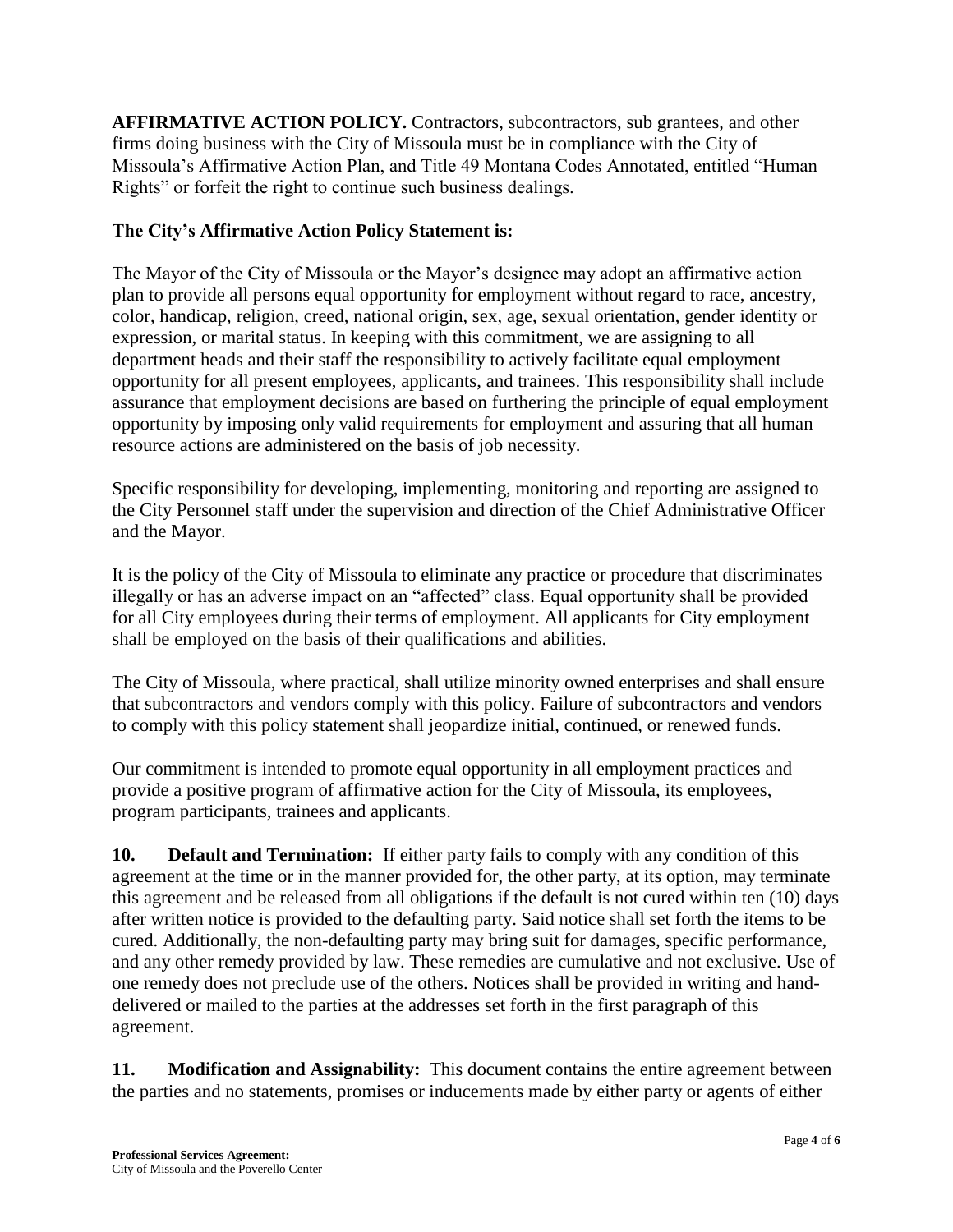party, which are not contained in this written agreement, may be considered valid or binding. This agreement may not be enlarged, modified or altered except by written amendment signed by both parties hereto. The Consultant may not subcontract or assign Consultant's rights, including the right to compensation or duties arising under this agreement, without the prior written consent of City. Any subcontractor or assignee will be bound by all of the terms and conditions of this agreement.

**12. Ownership and Publication of Materials:** All reports, information, data, and other materials prepared by the Consultant pursuant to this agreement are the property of the City. The City has the exclusive and unrestricted authority to release, publish or otherwise use, in whole or part, information relating thereto. Any re-use without written verification or adaptation by the Consultant for the specific purpose intended will be at the City's sole risk and without liability or legal exposure to the Consultant. No material produced in whole or in part under this agreement may be copyrighted or patented in the United States or in any other country without the prior written approval of the City.

## **13. Liaison:**

Designated liaison with Contractor is: Emily Armstrong, Reaching Home Manager Community Planning, Development & Innovation 435 Ryman Street Missoula, MT 59802 (406) 552-6393

Contractor's designated liaison with City is: Jill Bonny, Executive Director Poverello Center, Inc. 1110 West Broadway Missoula, MT 59801 406-207-4019

**14. Previous Agreements:** This Agreement constitutes the entire understanding of the parties and is intended as a final expression of their agreement and a complete statement of the terms thereof. There are no promises, terms, conditions, or obligations, other than contained herein. This Agreement shall supersede all previous communications, representations, or agreements, either oral or written, between the parties.

**16.** Applicability: This agreement and any extensions of it shall be governed and construed in accordance with the laws of the State of Montana.

**WITNESS**, the parties here have executed this instrument the day and year first above written.

\_\_\_\_\_\_\_\_\_\_\_\_\_\_\_\_\_\_\_\_\_\_\_\_\_\_\_\_\_\_ \_\_\_\_\_\_\_\_\_\_\_\_\_\_\_\_\_\_\_\_\_\_\_\_\_\_\_\_\_

**CONSULTANT: MAYOR**

Poverello Center, Inc. City of Missoula, Montana